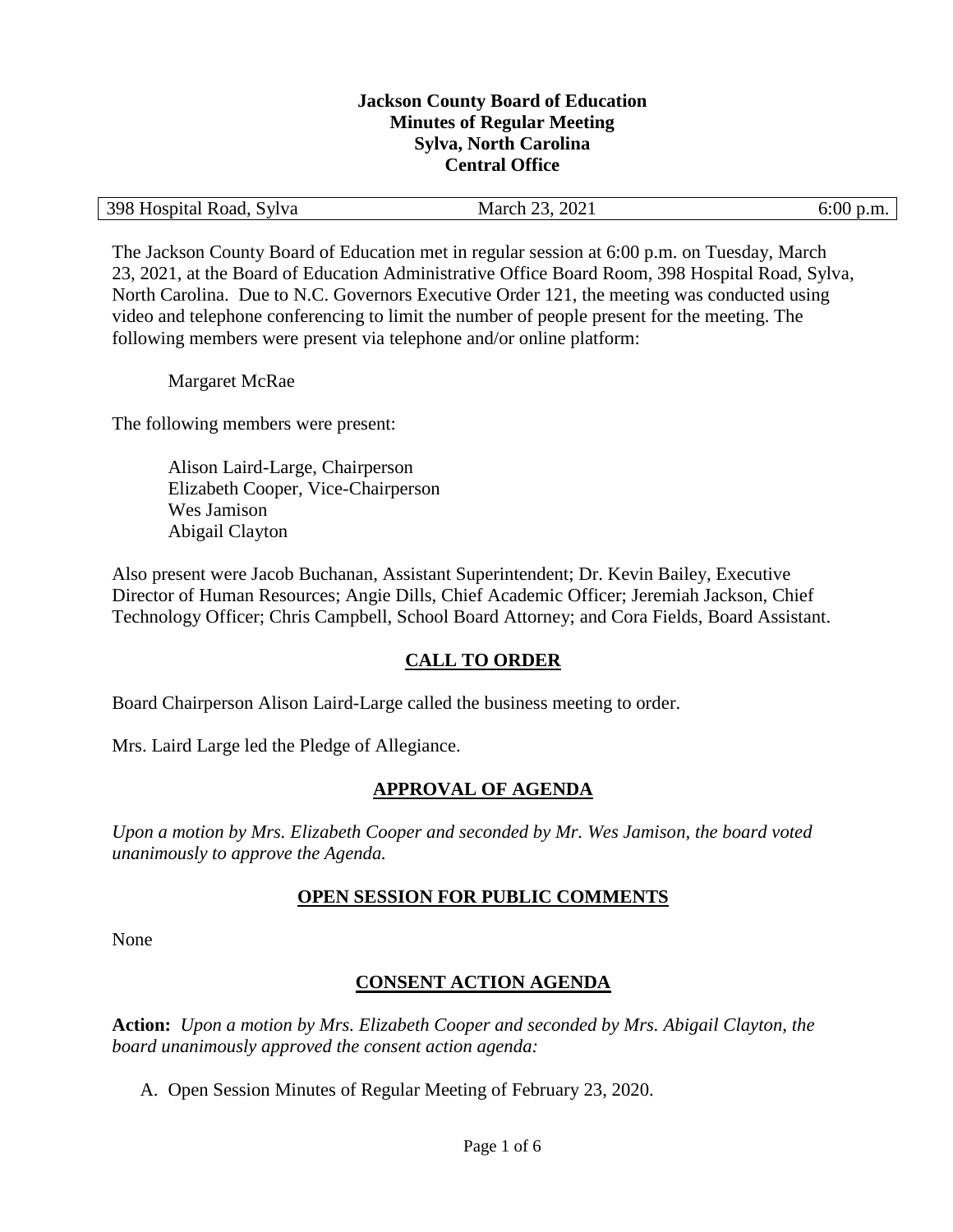# **INFORMATION AGENDA**

## A. **Agenda Item**: JCPS moving to Plan A on April 5, 2021 **Presenter:** Jacob Buchanan, Assistant Superintendent

Mr. Buchanan updated the board on JCPS moving to Plan A on April 5, 2021. He said that the JCPS dashboard for COVID-19 numbers were at zero across the board. Plans are underway for students to return for face-to-face learning four days per week, with Wednesdays remaining remote instruction only beginning April 5, 2021. In the case of a COVID outbreak, closures will be determined on a case-by-case basis, if needed.

B. **Agenda Item**: Update on Fall 2021 Planning **Presenter:** Jacob Buchanan, Assistant Superintendent

Mr. Buchanan updated the board on Fall 2021 Planning that includes providing 5 days a week, 5 hours per day of face-to-face instruction for all students unless remote instruction is medically required. Remote instruction will be provided for students with a clinical diagnosis who are considered medically fragile, need 504 accommodations, or are homebound due to a medical diagnosis. The Fall 2021 Plan will be presented at the April board meeting.

C. **Agenda Item**: ESS Update

**Presenter:** Dr. Kevin Bailey, Executive Director of Human Resources

Dr. Bailey updated the board on implementation of ESS Substitute Services. He said that ESS has provided excellent quality of services with a 95% fill rate for teacher substitute needs since the implementation of the agreement on March  $1<sup>st</sup>$ .

D. **Agenda Item**: ESSR II Update **Presenter:** Kristie Walker, Chief Financial Officer

Mrs. Walker updated the board on the ESSR II supplemental funds that were received on December 27, 2020, that will expire on September 30, 2023. She said that JCPS received additional ESSR III funds on March 1<sup>st</sup> that will expire September 2024. Laura Dills is monitoring the funds expenditures.

E. **Agenda Item**: Internal Audits **Presenter:** Kristie Walker, Chief Financial Officer

Mrs. Walker updated the board on Internal Audits that have been conducted on all Bank of America P-Card purchases and at all JCPS schools. She said that there have been no significant findings and thanked all the staff for their hard work to make these programs successful.

F. **Agenda Item**: Unaudited Financial Summary Presenter: Kristie Walker, Chief Financial Officer

Mrs. Walker presented the Unaudited Financial Summary for March 2021.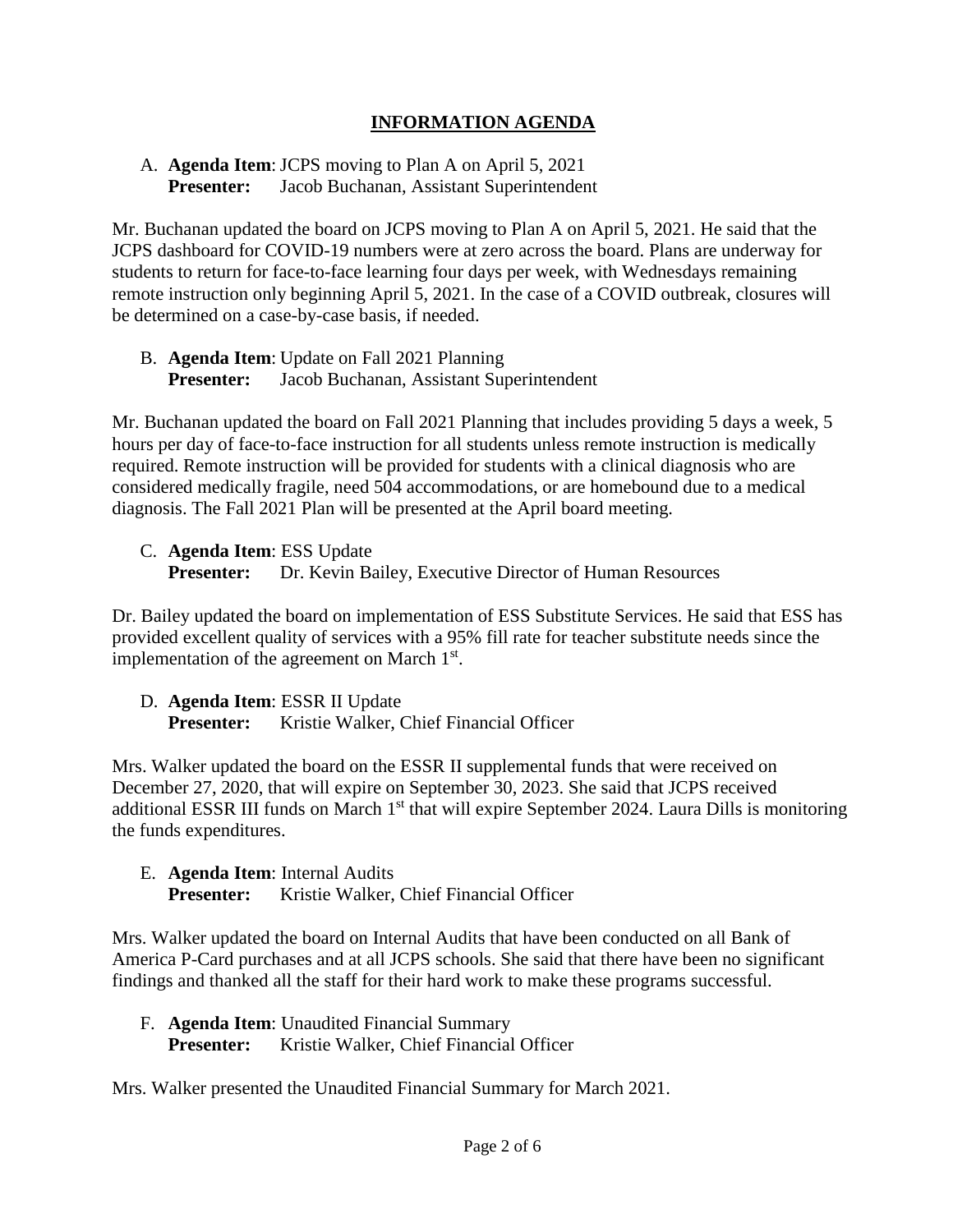# **ACTION AGENDA**

A. **Agenda Item:**Budget Amendments

**Presenter:** Kristie Walker, Chief Financial Office

Mrs. Walker asked for approval of budget amendments and transfers to the State Public School Fund, Federal Grants Fund, Capital Outlay Fund, and Other Specific Revenue Fund.

**Action**: *Upon a motion by Mrs. Elizabeth Cooper and seconded by Mrs. Abigail Clayton the board voted unanimously to approve budget amendments and transfers to the State Public School Fund, Federal Grants Fund, Capital Outlay Fund, and Other Specific Revenue Fund.*

B. **Agenda Item**: 2021 – 2022 School Calendar Approval **Presenter:** Jacob Buchanan, Assistant Superintendent

Mr. Buchanan presented the 2021-2022 School Calendar and asked for board approval.

**Action:** *Upon a motion by Mrs. Elizabeth Cooper and seconded by Mr. Wes Jamison the board voted unanimously to approve the 2021-2022 School Calendar.*

C. **Agenda Item**: Activity Bus Purchase **Presenter**: Jacob Buchanan, Assistant Superintendent for Josh Francis, Director of Transportation

Mr. Buchanan presented the quote to purchase a 66 Passenger Activity Bus and asked for board approval.

**Action:** *Upon a motion by Mrs. Elizabeth Cooper and seconded by Mrs. Abigail Clayton the board voted unanimously to approve the purchase of a 66 Passenger Activity Bus.*

D. **Agenda Item**: Stertil-Koni School Bus Lift Purchase **Presenter**: Jacob Buchanan, Assistant Superintendent for Josh Francis, Director of Transportation

Mr. Buchanan presented the quote to purchase a Stertil-Koni School Bus Lift for the Transportation Department and asked for board approval.

**Action:** *Upon a motion by Mrs. Elizabeth Cooper and seconded by Mr. Wes Jamison the board voted unanimously to approve the purchase of a Stertil-Koni School Bus Lift.*

E. **Agenda Item**: Innovative Partnership Grant for Jackson Community School **Presenter**: Angie Dills, Chief Academic Officer

Mrs. Dills presented the Innovative Partnership Grant application for Jackson Community School and asked for board approval.

**Action:** *Upon a motion by Mrs. Elizabeth Cooper and seconded by Mrs. Abigail Clayton the board voted unanimously to approve the Innovative Partnership Grant application.*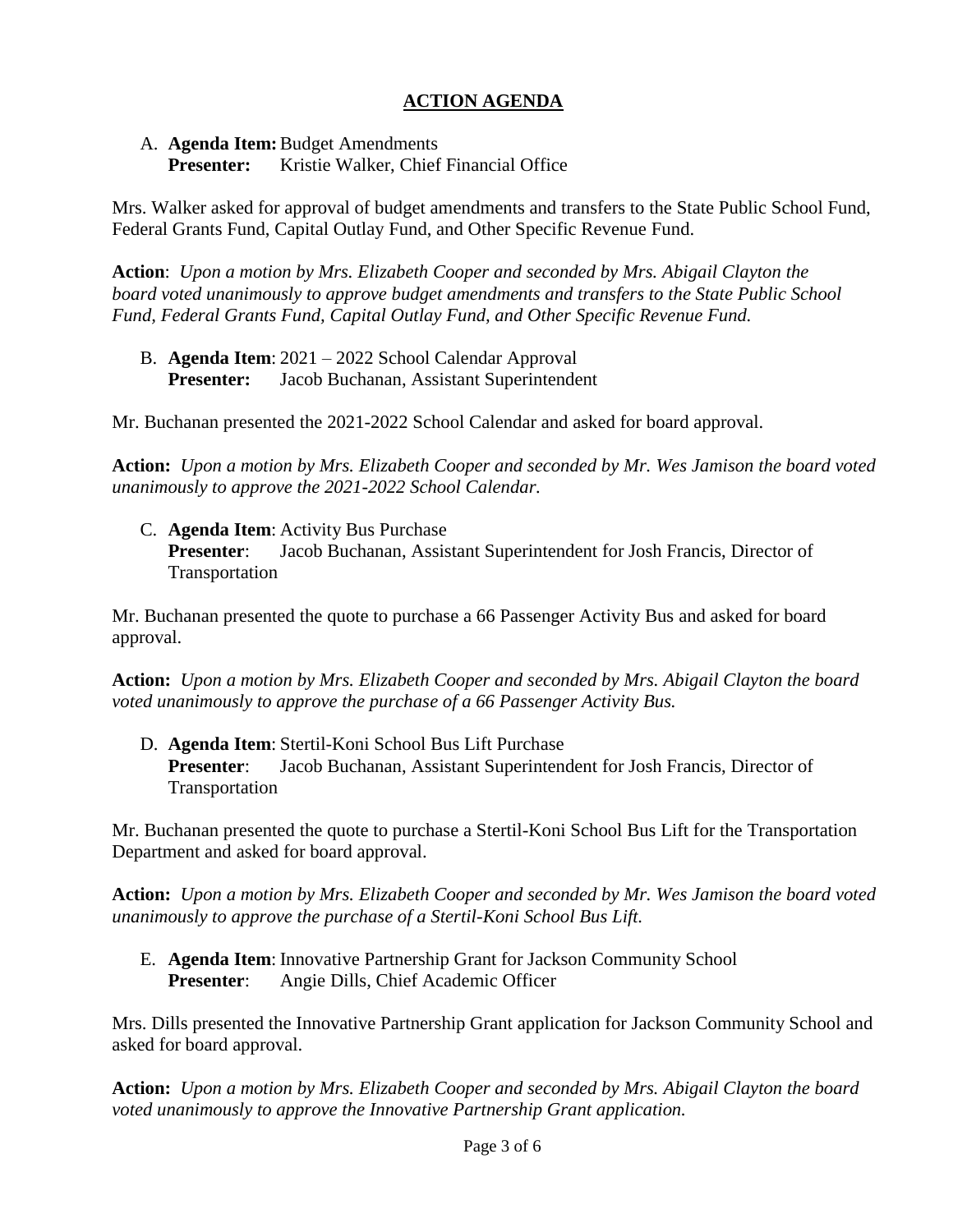F. **Agenda Item**: EC Laptop Purchase **Presenter:** Jeremiah Jackson, Chief Technology Officer

Mr. Jackson asked for board approval to purchase 40 Laptop Computers for the Student Support Services – Exceptional Children Department.

**Action:** *Upon a motion by Mrs. Elizabeth Cooper and seconded by Mrs. Abigail Clayton the board voted unanimously to approve the purchase of 40 Laptop Computers for Student Support Services.*

G. **Agenda Item**: Summer Academic Program **Presenter**: Angie Dills, Chief Academic Officer

Mrs. Dills presented plans for the JCPS Summer Academic Program and asked for board approval.

**Action:** *Upon a motion by Mrs. Elizabeth Cooper and seconded by Mr. Wes Jamison the board voted unanimously to approve the 2021 Summer Academic Program.*

# **CLOSED SESSION**

*The board unanimously approved a motion by Mrs. Elizabeth Cooper and seconded by Mrs. Abigail Clayton to enter into closed session pursuant to G.S. 143.318.11 for the following purposes: under subsection; (a) (1) to prevent the disclosure of privileged or confidential personnel information pursuant to G.S. 115C-319-32 and (a) (3) to discuss matters protected by attorney-client privilege.* 

*Upon a motion by Mrs. Elizabeth Cooper and seconded by Mr. Wes Jamison, the board voted unanimously to return to open session.*

# **OPEN SESSION**

H. **Agenda Item**: Blue Ridge School and Early College Teacher Signing Bonus **Presenter**: Elizabeth Cooper, Vice Chairperson

Mrs. Cooper made a motion to authorize a \$1000.00 signing bonus for Blue Ridge School and Early College Teachers and directed administration to develop a retention plan for existing BRS and BREC teachers to be presented at the April board meeting and asked for board approval.

**Action:** *Upon a motion by Mrs. Elizabeth Cooper and seconded by Mrs. Margaret McRae the board voted unanimously to approve the BRS and BREC \$1000.00 Teacher signing bonus and the development of a retention plan for existing teachers.*

# **PERSONNEL ACTION AGENDA**

**Action:** *Upon a motion made by Mrs. Elizabeth Cooper and seconded by Mrs. Abigail Clayton, the board voted unanimously to approve the personnel agenda as recommended by Jacob Buchanan. The board unanimously approved the following recommendations:*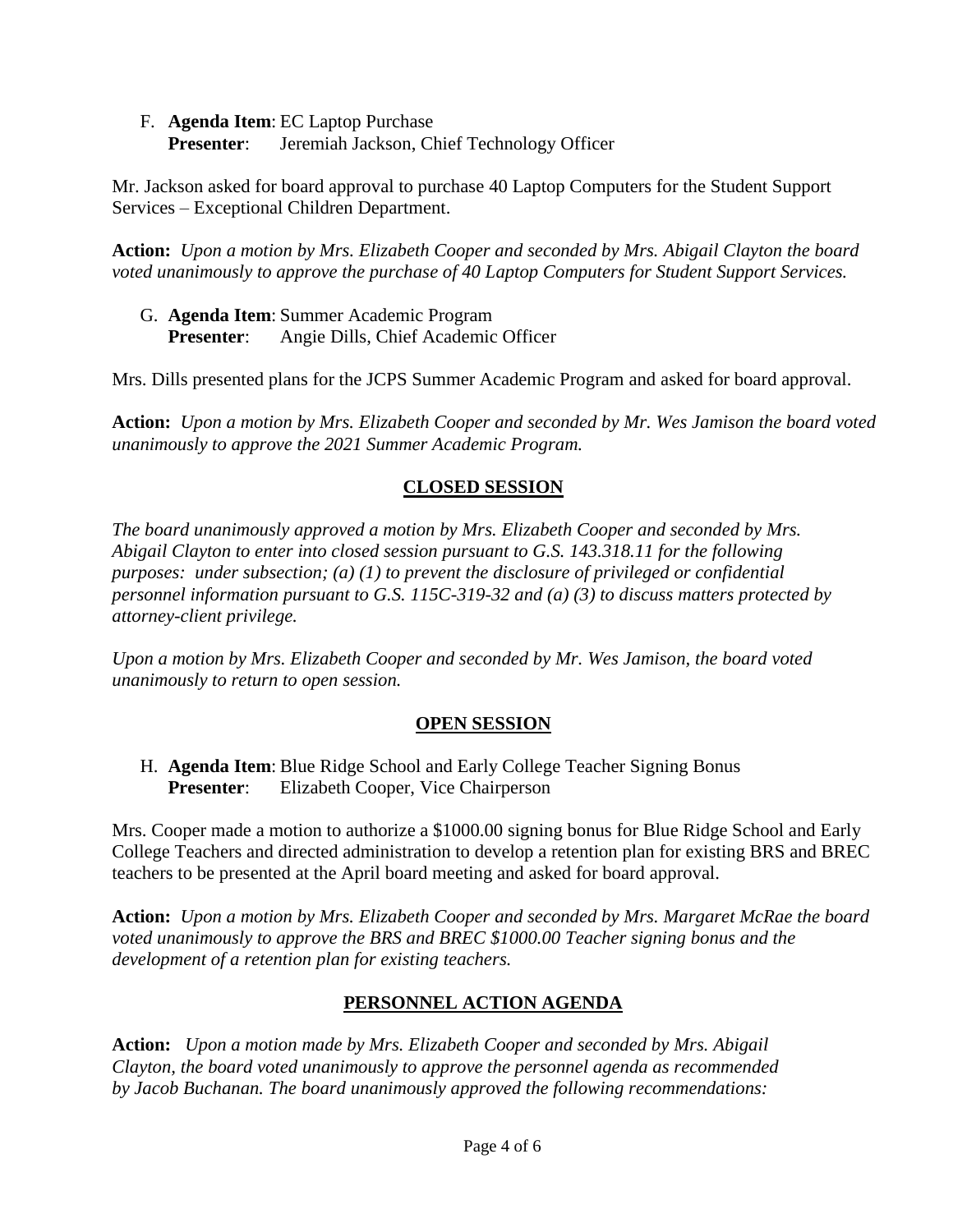### **Employee Recommendations:**

- 1. Bell, Kaitlyn, SSC Temporary Office Support, SMHS
- 2. Ellenburg, Heather Substitute Bus Driver, FES
- 3. Gentry, Julie Testing Coordinator, SMHS
- 4. Joyner, Alexandria After School Worker, CVES
- 5. Norman, Susan Temporary Title I Tutor, CVES

### **Employee Resignations:**

- 1. Allison, Mary EC Teacher, CVES
- 2. Ballentine, Susan School Nutrition Assistant, BRS
- 3. Buchanan, Emma Teacher, SMHS
- 4. Greenwood, Jane Bus Driver, FES
- 5. Kanwischer, Robert Teacher, SMHS
- 6. McClellan, Jesame Teacher, SMES
- 7. Overstreet, Journey Teacher Assistant, BRS
- 8. Phillips, Adam Head Coach Men's Basketball, SMHS
- 9. Piatt, Kennedy EC Teacher Assistant, SMHS
- 10. Ploch, Phillip Technology Technician, Central Office
- 11. Reddin, Colby Teacher, SMHS
- 12. Umphlett, Andrew Band Director, SMHS

### **Employee Retirements:**

1. Jicha, Elizabeth – School Social Worker, CVES

### **Employee Separations:**

- 1. Deitz, Jessica School Nutrition Assistant, SCES
- 2. Frye, William Instructional Support Assistant, SMES

#### **Staff, Non-Staff and Returning Coach Recommendations:**

- 1. Burns, Jennifer Head Coach Middle School Softball, SMHS New Non-Staff
- 2. Elkins, Brittany Assistant Coach Varsity Girls Soccer, BREC Returning Staff
- 3. Larch, Catherine Head Coach Middle School Track, SMHS Returning Staff
- 4. Pressler, Nick Head Coach Varsity Girls Soccer, BREC Returning Staff
- 5. Robinson, Joey Head Coach Men's Track, SMHS New Staff
- 6. Sandoval, Jesus Assistant Coach District Women's Soccer, SMHS Returning Staff
- 7. Schenk, Hailey Assistant Coach JV Softball, SMHS New Non-Staff
- 8. Thompson, Robert Mark Assistant Coach District Baseball, SMHS Returning Staff
- 9. West, Keith Head Coach District Baseball, SMHS New Non-Staff
- 10. Winchester, Travis Assistant Coach Middle School Softball, SMHS New Non-Staff

#### **ANNOUNCEMENTS**

**The next regularly scheduled business meeting of the Board of Education is April 27, 2021, at 6:00 p.m., at the Board of Education Central Office, Sylva, North Carolina.**